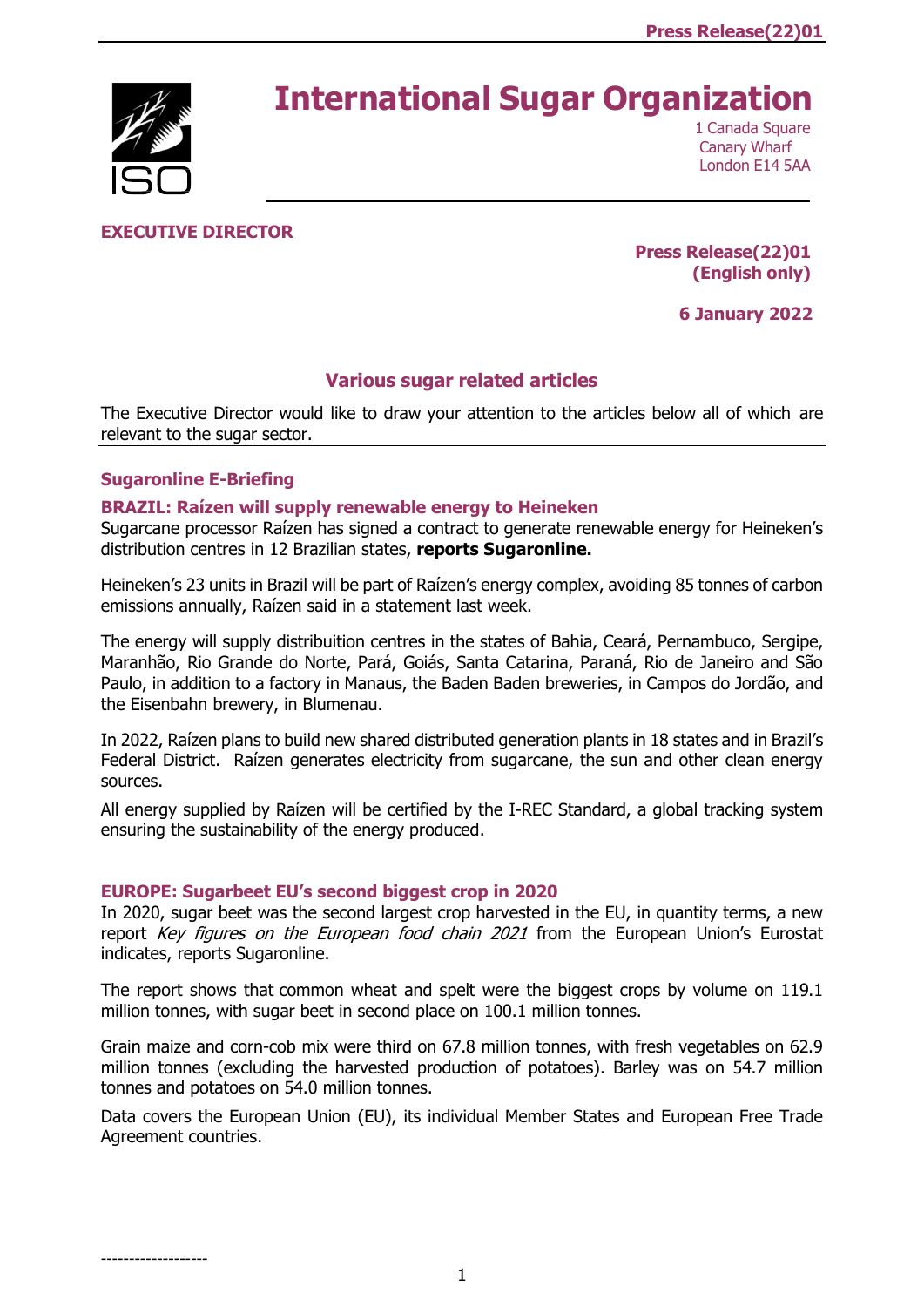#### **[GREENLAND: Study finds genetic mutation changes sugar digestion](https://www.sugaronline.com/2021/12/29/greenland-study-finds-genetic-mutation-changes-sugar-digestion/)**

Since many people in Greenland come from gene Up to 3% of Greenlanders, around 1,600 people, may have rare genetic mutation that makes sugary food healthy for them, a new study suggests, according to The Daily Mail.

Researchers from the University of Copenhagen found that the rare mutation, surcase-isomoltase deficiency, affected around 3% of a sample pool of 6,551 adults from the arctic island.

Instead of absorbing sugar into their blood stream, these people's body instead sends it to the intestine. "Here, gut bacteria convert the sugar into a short-chain fatty acid called acetate, which in previous studies has been shown to reduce appetite, increase metabolism and boost the immune system," said Mette Andersen, first author of the study and assistant professor.

pools that have consumed little sugar for centuries, their body has adjusted, he suggested. Those who have the mutation are less likely to become obese, or suffer from health problems tied to being overweight.

# **[MALAWI: President urges a focus on exports including sugar](https://www.sugaronline.com/2022/01/05/malawi-president-urges-a-focus-on-exports-including-sugar/)**

President Lazarus Chakwera has urged Malawians to seize sugar trade opportunities that his government has opened up with countries including South Africa, Zambia, Zimbabwe, Angola, South Sudan and Botswana, according to Xinhua.

"These are countries where we are actively securing new markets for your maize, sugar, soya, groundnuts, beans, and rice, and as I speak, the trade inquiries for these products from these countries exceed US\$300 million," Chakwera said.

The President announced a plan on Jan. 4 that will run between 2021 and 2023 to help the country's economy recover from COVID-19, the COVID-19 Socio-Economic Recovery Plan (SERP).

Chakwera said that the country's economy "is bleeding from four wounds at once," namely structural limitations, gross imbalance between imports and exports, COVID-19 pandemic in its fourth wave, and government waste of resources.

# **[UK: Sugar tax money diverted to general tax pot](https://www.sugaronline.com/2022/01/05/uk-sugar-tax-money-diverted-to-general-tax-pot/)**

-------------------

Millions of pounds earmarked to tackle childhood obesity has been quietly redirected by the government, according to The Telegraph.

When the Soft Drinks Industry Levy sugar tax was introduced in 2018, the government promised to devote the revenue raised on children's health programmes. "All revenues raised through the levy will directly fund new sports facilities in schools as well as healthy breakfast clubs, ensuring children lead healthier lives", it stated.

But the money has now instead been pumped into the general tax pot and the revenue is no longer directly linked to specific health programmes.

\_\_\_\_\_\_\_\_\_\_\_\_\_\_\_\_\_\_\_\_\_

#### **FoodNavigator.com [Out of stock: Food and agribusiness analysts expect more disruptions in 2022](https://www.foodnavigator-usa.com/Article/2022/01/05/Out-of-stock-Food-and-agriculture-analysts-expect-more-disruptions-in-2022?utm_source=copyright&utm_medium=OnSite&utm_campaign=copyright)**

Despite logistic operators' best efforts to restore normalcy to global supply chains, Rabobank predicts that "disruptions will continue to be on the menu for 2022."

 $\_$ 

[https://www.foodnavigator-usa.com/article/2022/01/05/out-of-stock-food-and-agriculture](https://www.foodnavigator-usa.com/Article/2022/01/05/Out-of-stock-Food-and-agriculture-analysts-expect-more-disruptions-in-2022?utm_source=copyright&utm_medium=OnSite&utm_campaign=copyright)[analysts-expect-more-disruptions-in-2022](https://www.foodnavigator-usa.com/Article/2022/01/05/Out-of-stock-Food-and-agriculture-analysts-expect-more-disruptions-in-2022?utm_source=copyright&utm_medium=OnSite&utm_campaign=copyright)

2